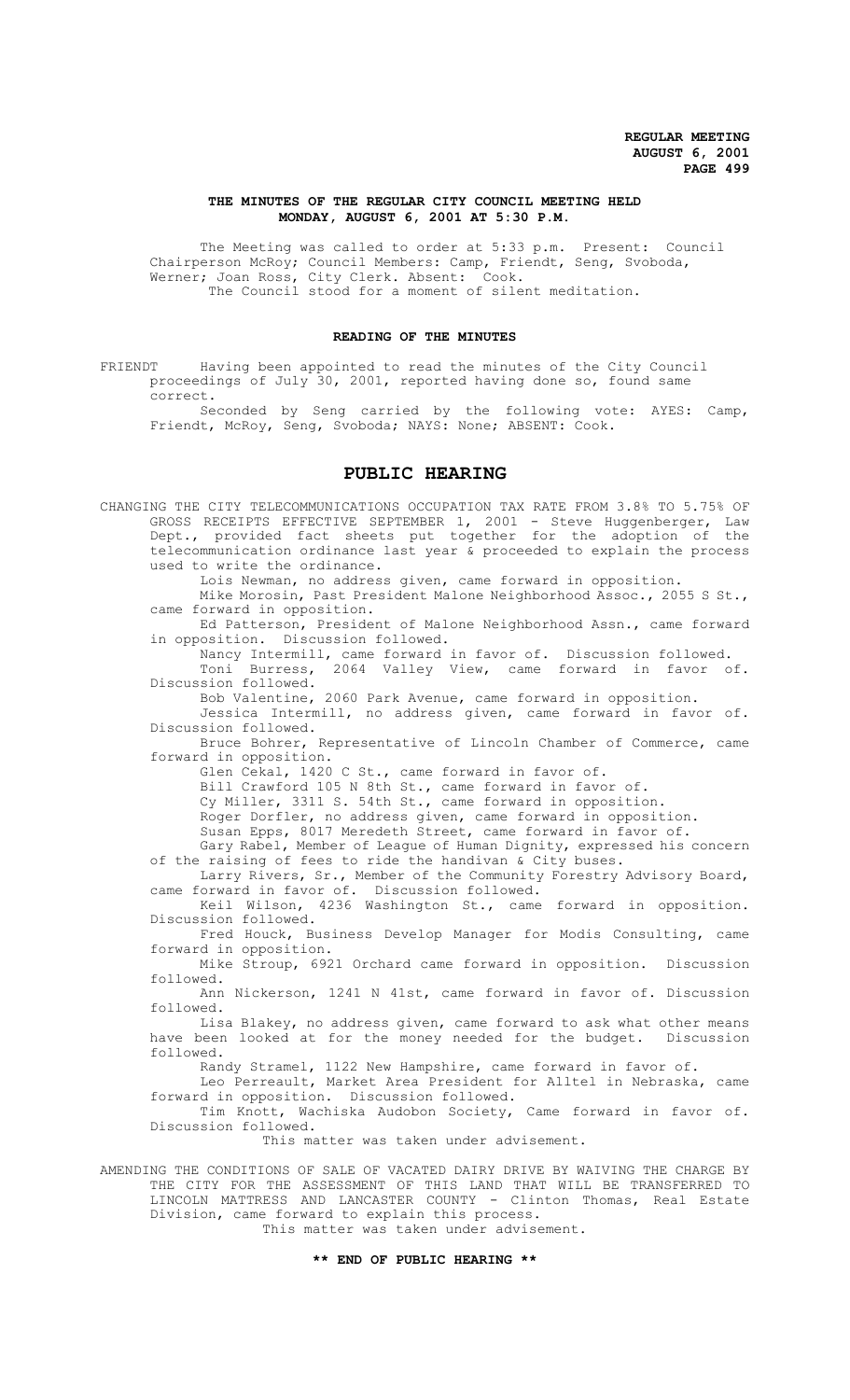#### **MISCELLANEOUS BUSINESS PUBLIC HEARING**

Cy Miller, 3311 S. 54th St., requested that the money to add more trails in Lincoln be used to repair sidewalks.

Glen Cekal, 1420 C Street, proposed that a PSO be hired to ticket residents for improperly licensed vehicles, lawns needing to be mowed, & others not obeying the law.

Chief Casady, came forward to explain there are already 5 PSO team areas used for this purpose. 115,000 parking tickets were issued last year.

Roger Dorfler, 127 E Street, came forward to discuss the hobbyist permit & to ask why there wasn't enough parking provided for the employees when they built the new building so they don't have to condemn the businesses to the north to build a parking garage. He also suggested a shuttle from other parking facilities be provided for employees.

Ed Patterson, 2108 Q Street, came forward to discuss unlicensed cars.

This matter was taken under advisement.

# **COUNCIL ACTION**

## **LIQUOR RESOLUTIONS - NONE**

# **ORDINANCES - 2ND READING**

- AMENDING LINCOLN MUNICIPAL CODE SECTION 2.76.145, COMPENSATION PLAN, MERIT PAY PLAN, ADMINISTRATION AND REQUIREMENTS FOR ADVANCEMENT; SECTION 2.76.153, COMPENSATION PLAN, MERIT PAY PLAN, SHIFT DIFFERENTIAL; SECTION 2.76.160, COMPENSATION PLAN, VARIABLE MERIT PAY PLAN; AND SECTION 2.76.380, SICK LEAVE WITH PAY; TO REFLECT NEGOTIATED CHANGES AND CHANGES APPLICABLE TO EMPLOYEES NOT REPRESENTED BY A BARGAINING UNIT - CLERK read an ordinance, introduced by Ken Svoboda, amending Chapter 2.76 of the Lincoln Municipal Code relating to the personnel System to incorporate negotiated changes and changes applicable to employees not represented by a bargaining unit by amending Section 2.76.145 to provide that the Mayor may grant permanent one- or two-step merit increases; amending Section 2.76.153 to provide that both probationary and regular employees may be paid shift differential; amending Section 2.76.160 to provide that employees in pay ranges prefixed by "A" and "C" receive a 4 1/2% increase after probation and to provide 4% temporary exceptional service awards to employees in pay ranges prefixed by "A", "C", "E" and "M"; amending Section 2.76.380 to increase certain accrual amounts and to clarify sick leave accrual amounts, to define the amount of sick leave payable upon death retirement or reduction in force, and to provide a waiver for increased family sick leave in special circumstances; and repealing Sections 2.76.145, 2.76.153, 2.76.160 and 2.76.380 of the Lincoln Municipal Code as hitherto existing, the second time.
- ADOPTING PAY SCHEDULES AND SCHEDULES OF PAY RANGES FOR EMPLOYEES WHOSE CLASSIFICATIONS ARE ASSIGNED TO PAY RANGES PREFIXED BY THE LETTER "F" - CLERK read an ordinance, introduced by Ken Svoboda, adopting pay schedules and schedules of pay ranges for employees of the City of Lincoln, Nebraska whose classifications are assigned to pay ranges prefixed by the letter "F" and repealing Sections 11 and 12 of Ordinance No. 16652, passed by the City Council on August 8, 1994, the second time.

ADOPTING PAY SCHEDULES AND SCHEDULES OF PAY RANGES FOR EMPLOYEES WHOSE

- CLASSIFICATIONS ARE ASSIGNED TO PAY RANGES PREFIXED BY THE LETTER "X" CLERK read an ordinance, introduced by Ken Svoboda, adopting pay schedules and schedules of pay ranges for employees of the City of Lincoln, Nebraska whose classifications are assigned to pay ranges prefixed by the letter "X" and repealing Sections 3 and 4 of Ordinance No. 17704, passed by the City Council on August 7, 2000, the second time.
- ADOPTING PAY SCHEDULES AND SCHEDULES OF PAY RANGES FOR EMPLOYEES WHOSE CLASSIFICATIONS ARE ASSIGNED TO PAY RANGES PREFIXED BY THE LETTER "E" AND "M" - CLERK read an ordinance, introduced by Ken Svoboda, adopting pay schedules and schedules of pay ranges for employees of the City of Lincoln, Nebraska whose classifications are assigned to pay ranges prefixed by the letters "E" and "M" (Excluded Employee); and repealing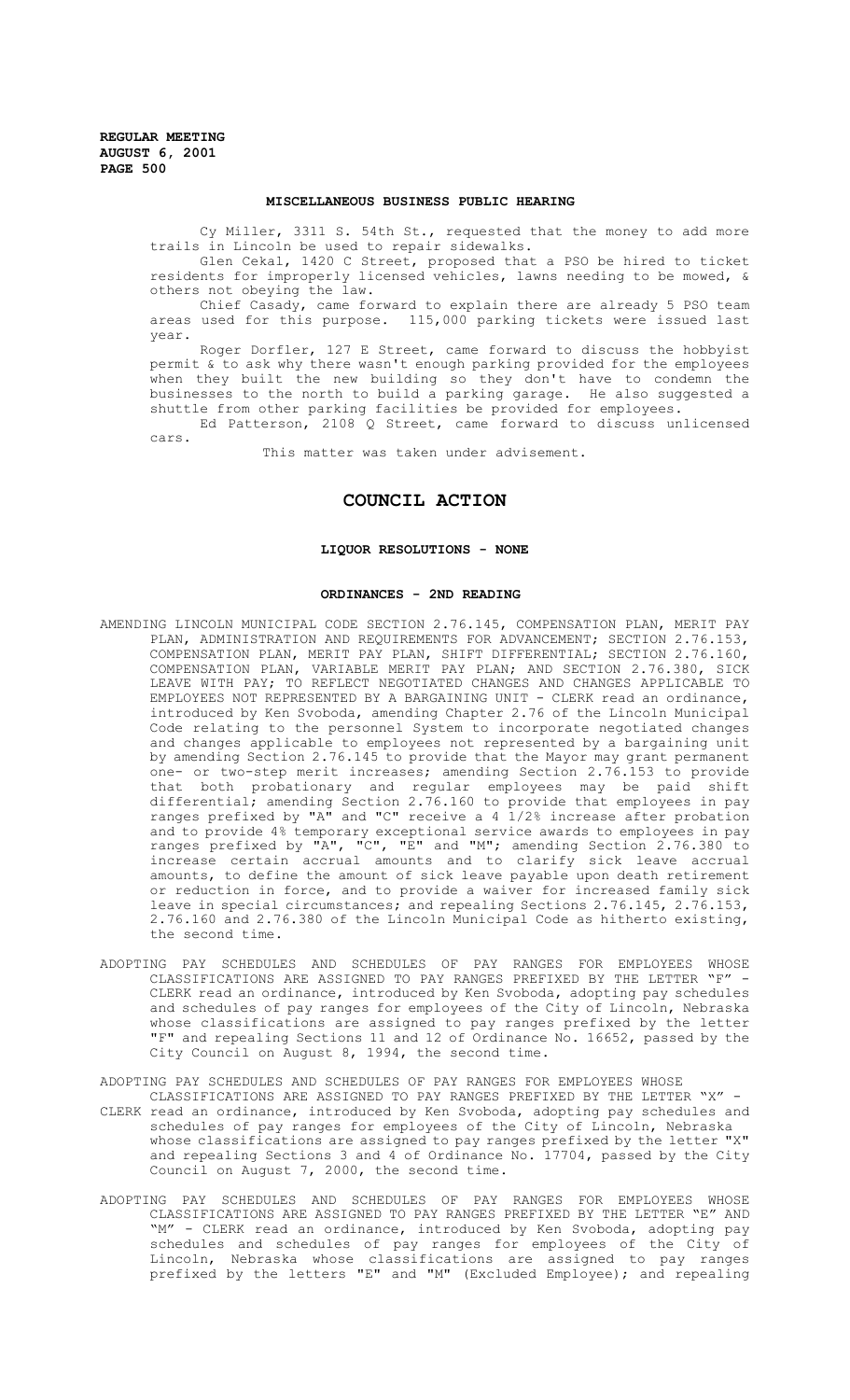Sections 1, 2, 5, and 6 of Ordinance No. 17704, passed by the City Council on August 7, 2000, the second time.

ADOPTING PAY SCHEDULES AND SCHEDULES OF PAY RANGES FOR EMPLOYEES WHOSE

- CLASSIFICATIONS ARE ASSIGNED TO PAY RANGES PREFIXED BY THE LETTER "P" CLERK read an ordinance, introduced by Ken Svoboda, adopting pay schedules and schedules of pay ranges for employees of the City of Lincoln, Nebraska whose classifications are assigned to pay ranges prefixed by the letter "P" and repealing Ordinance No. 17713, passed by the City Council on August 14, 2000, the second time.
- ADOPTING PAY SCHEDULES AND SCHEDULES OF PAY RANGES FOR EMPLOYEES WHOSE
- CLASSIFICATIONS ARE ASSIGNED TO PAY RANGES PREFIXED BY THE LETTER "N" CLERK read an ordinance, introduced by Ken Svoboda, adopting pay schedules and schedules of pay ranges for employees of the City of Lincoln, Nebraska whose classifications are assigned to the pay range prefixed by the letter "N"; and repealing Ordinance No. 17707, passed by the City Council on August 7, 2000, the second time.
- ADOPTING PAY SCHEDULES AND SCHEDULES OF PAY RANGES FOR EMPLOYEES WHOSE CLASSIFICATIONS ARE ASSIGNED TO PAY RANGES PREFIXED BY THE LETTER "A" AND "C" - CLERK read an ordinance, introduced by Ken Svoboda, adopting pay schedules and schedules of pay ranges for employees of the City of Lincoln, Nebraska whose classifications are assigned to pay ranges prefixed by the letters "A" and "C"; and repealing Ordinance No. 17705, passed by the City Council on August 7, 2000, the second time.
- CHANGING THE CITY TELECOMMUNICATIONS OCCUPATION TAX RATE FROM 3.8% TO 5.75% OF GROSS RECEIPTS EFFECTIVE SEPTEMBER 1, 2001 - CLERK read an ordinance, introduced by Ken Svoboda, amending Sections 3.24.080 and 3.24.090 of the Lincoln Municipal Code to increase the telecommunications occupation tax rate from 3.8% to 5.75% of gross receipts commencing September 1, 2001; and repealing Sections 3.24.080 and 3.24.090 of the Lincoln Municipal Code as hitherto existing, the second time.
- AMENDING THE CONDITIONS OF SALE OF VACATED DAIRY DRIVE BY WAIVING THE CHARGE BY THE CITY FOR THE ASSESSMENT OF THIS LAND THAT WILL BE TRANSFERRED TO LINCOLN MATTRESS AND LANCASTER COUNTY - CLERK read an ordinance, LINCOLN MATTRESS AND LANCASTER COUNTY - CLERK read an ordinance, introduced by Ken Svoboda, authorizing the conveyance of Dairy Drive as vacated by Ordinance No. 17864 to the County of Lancaster and Jerry Coniglio, the second time.

## **RESOLUTIONS**

APPROVING A LABOR CONTRACT BETWEEN THE CITY AND THE LINCOLN CITY EMPLOYEES ASSOCIATION - CLERK read the following resolution, introduced by Jon Camp,

who moved its adoption:<br>A-81012 BE IT RESOLVED by BE IT RESOLVED by the City Council of the City of Lincoln, Nebraska: That the attached labor agreement between the City of Lincoln and the Lincoln City Employees Association, to be effective August 16, 2001, is hereby approved, and the Mayor is authorized to execute the same on behalf of the City.

Introduced by Jon Camp<br>following vote: AYES: Camp, Seconded by Seng & carried by the following vote: AYES: Camp, Friendt, McRoy, Seng, Svoboda, Werner; NAYS: None; ABSENT: Cook.

- APPROVING A LABOR CONTRACT BETWEEN THE CITY AND THE CITY AND THE INTERNATIONAL ASSOCIATION OF FIREFIGHTERS - CLERK read the following resolution, introduced by Jon Camp, who moved its adoption:
- A-81013 BE IT RESOLVED by the City Council of the City of Lincoln, Nebraska: That the attached labor agreement between the City of Lincoln and the International Association of Firefighters, to be effective August 16, 2001, is hereby approved, and the Mayor is authorized to execute the same on behalf of the City.

Introduced by Jon Camp

Seconded by Seng & carried by the following vote: AYES: Camp, Friendt, McRoy, Seng, Svoboda, Werner; NAYS: None; ABSENT: Cook.

# **PETITIONS AND COMMUNICATIONS**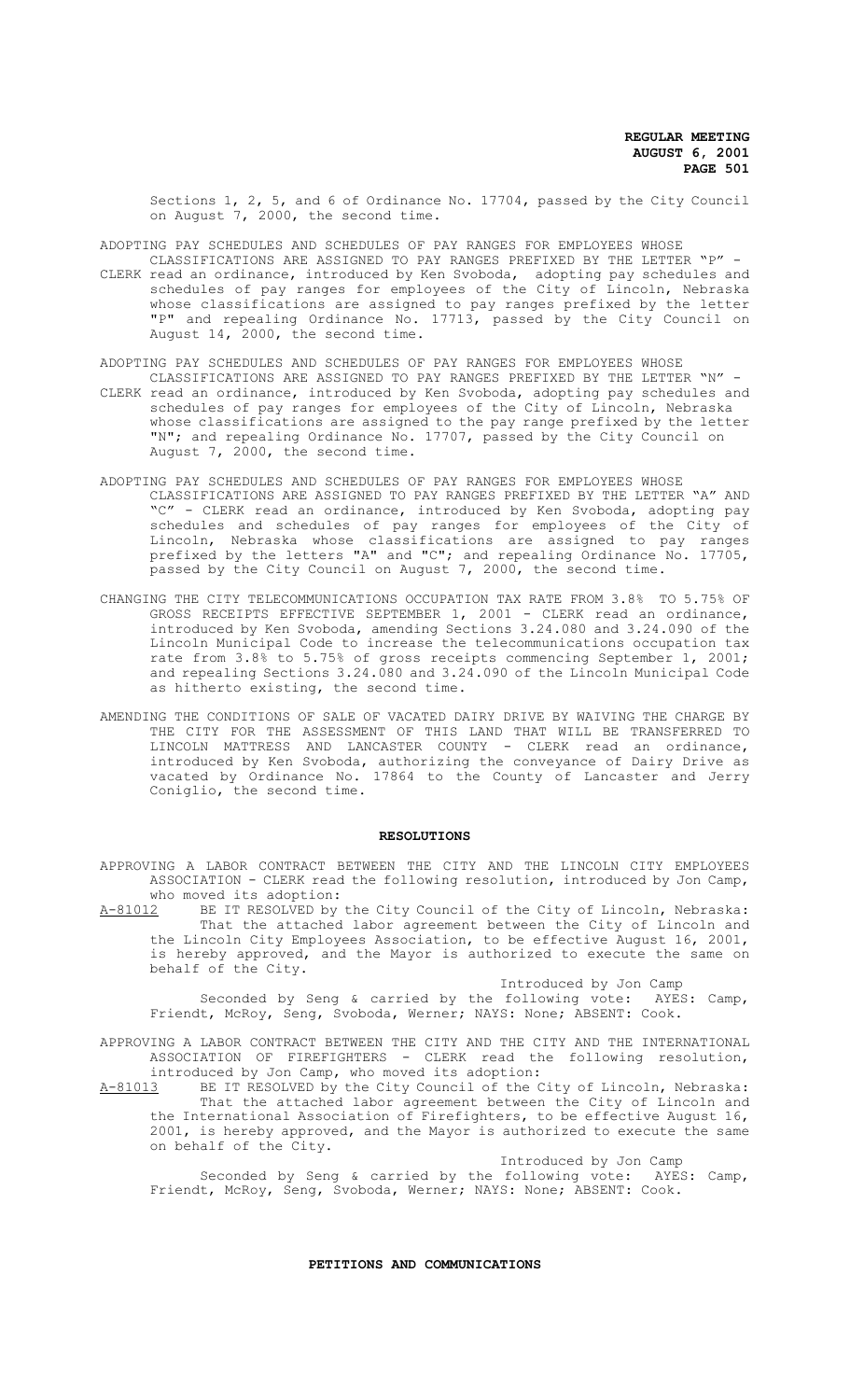PETITION TO VACATE PUBLIC WAY THE NORTH-SOUTH ALLEY BETWEEN LINCOLN MALL AND K STREET, LOCATED IN BLOCK 119, ORIGINAL LINCOLN, LANCASTER COUNTY, NEBRASKA SUBMITTED BY INLAND INSURANCE COMPANY, ABEL INVESTMENT CO., NEBCO, INC. & UNIVERSAL SURETY COMPANY - CLERK presented said petition which was referred to the Law Dept.

## **REPORTS OF CITY OFFICERS**

CLERK'S LETTER & MAYOR'S APPROVAL OF ORDINANCES & RESOLUTIONS PASSED ON JULY 23, 2001 - CLERK presented said report which was placed on file in the Office of the City Clerk. **(27-1)**

INVESTMENT OF FUNDS FOR JULY 23 - 27, 2001 - CLERK read the following resolution, introduced by Jon Camp, who moved its adoption:<br>A-81014 BE IT HEREBY RESOLVED BY THE CITY COUNCII

BE IT HEREBY RESOLVED BY THE CITY COUNCIL of the City of Lincoln, Nebraska:

That the attached list of investments be confirmed and approved, and the City Treasurer is hereby directed to hold said investments until maturity unless otherwise directed by the City Council. (Investments for July 23 - 27, 2001)

Introduced by Jon Camp Seconded by Seng & carried by the following vote: AYES: Camp, Friendt, McRoy, Seng, Svoboda, Werner; NAYS: None; ABSENT: Cook.

- REPORTS FROM CITY TREASURER OF TELECOMM. OCC TAX FOR THE MONTH OF APRIL, MAY JUNE, 2001: PNG TELECOMM.; JUNE, 2001: ATS MOBILE, ASSN. ADM., ALLTEL, SPRINT, NPCR DBA NEXTEL, MCLEODUSA, AT&T, EXCEL, TELCO, WESTERN UNION - CLERK presented said report which was placed on file in the Office of the City Clerk. **(20)**
- REPORT FROM CITY TREASURER OF FRANCHISE TAX FOR THE MONTH OF JUNE, 2001: TIME WARNER CABLE - CLERK presented said report which was placed on file in the Office of the City Clerk. **(41-2518A)**
- ACCEPTING THE REPORT OF NEW AND PENDING CLAIMS AGAINST THE CITY AND APPROVING DISPOSITION OF CLAIMS SET FORTH THEREIN FOR THE PERIOD OF MARCH 16 - 31, 2001 - CLERK read the following resolution, introduced by Jon Camp, who moved its adoption:<br>A-8101<u>5</u> BE IT RESOLVEI

BE IT RESOLVED by the City Council of the City of Lincoln, Nebraska: That the claims listed in the attached report, marked as Exhibit "A", dated April 2, 2001, of various new and pending tort claims filed against the City of Lincoln with the Office of the City Attorney or the Office of the City Clerk, as well as claims which have been disposed of, are hereby received as required by Neb. Rev. Stat. § 13-905 (Reissue 1997). The dispositions of claims by the Office of the City Attorney, as shown by the attached report, are hereby approved:

DENIED ALLOWED AND ALLOWED Alan Schroeder 50,000.00

\* No Amount Specified

The City Attorney is hereby directed to mail to the various claimants listed herein a copy of this resolution which shows the final disposition of their claim.

Introduced by Jon Camp

Seconded by Seng & carried by the following vote: AYES: Camp, Friendt, McRoy, Seng, Svoboda, Werner; NAYS: None; ABSENT: Cook.

# **ORDINANCES - 1ST READING**

APPROVING THE TRANSFER OF APPROPRIATIONS WITHIN PUBLIC WORKS & UTILITIES AND PARKS & RECREATION TO ENSURE THE COMPLETION OF CERTAIN PROJECTS THAT NEED ADDITIONAL FUNDING WITHIN THE FISCAL YEAR BUDGET - CLERK read an ordinance, introduced by Jon Camp, approving the transfer of unspent and unencumbered appropriations and cash (if any) between certain capital improvement projects within the Sanitary Sewer Construction Fund, Water Construction Fund, Landfill Revenue Fund, Street Construction Fund, Vehicle Tax Fund, Storm Sewer Bond Issue Fund, Parking Revenue Fund, parking Lot Revolving Fund, Athletic Fees Fund, Keno Fund, General Fund, Golf Fund, MIRF and Park & Recreation Department Other Funding Sources and declaring an emergency, the first time.

CHANGE OF ZONE 3327 - AMENDING SECTION 27.71.130 OF THE LINCOLN MUNICIPAL CODE TO ALLOW AN ADDITIONAL MAIN BUILDING ON A LOT IN THE AG ZONING DISTRICT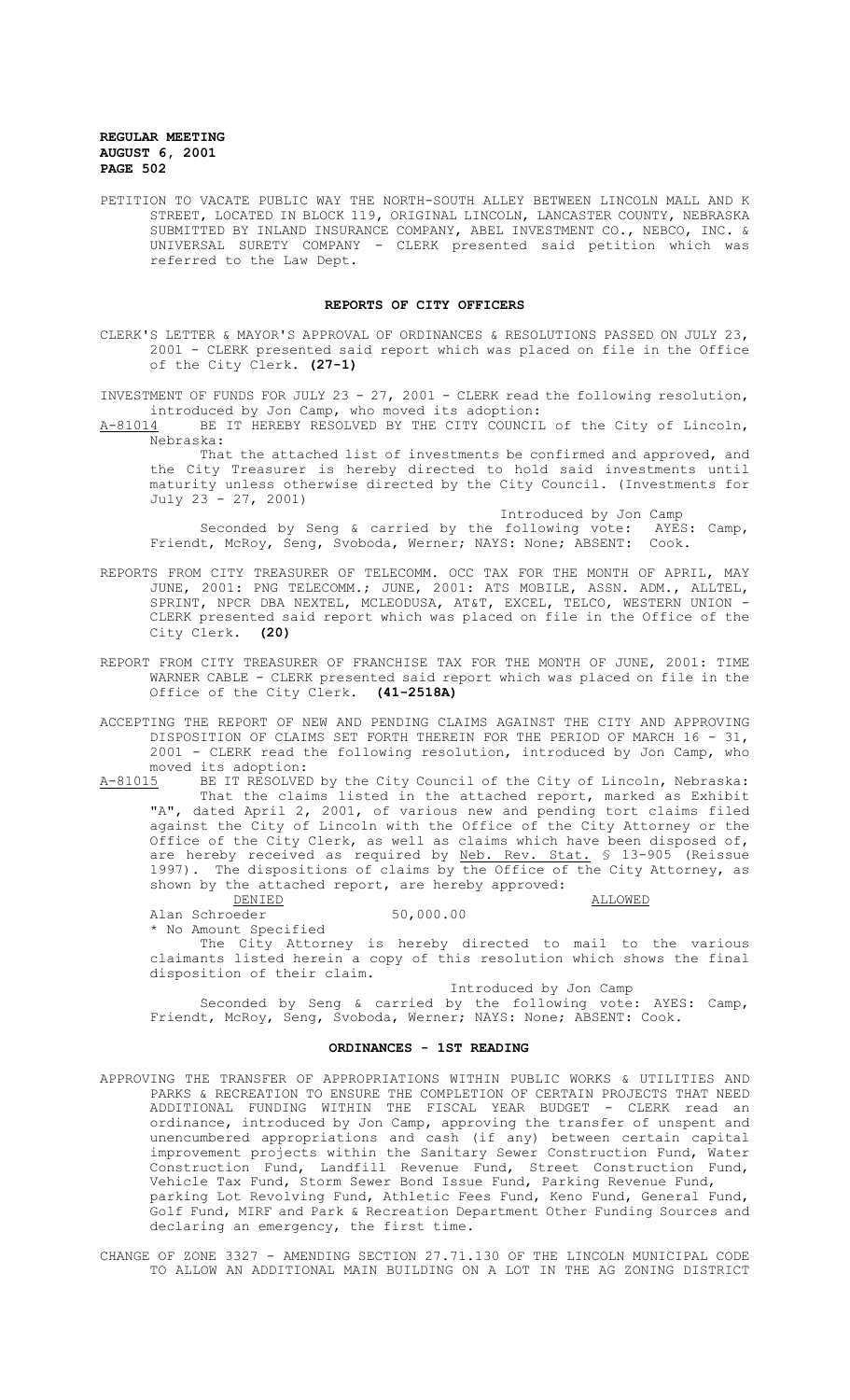WHERE THERE IS AN EXISTING RESIDENCE. (IN CONNECTION W/01R-210) - CLERK read an ordinance, introduced by Jon Camp, amending Section 27.71.130 of the Lincoln Municipal Code to allow an additional main building lot in the AG zoning district where there is an existing residence; and repealing Section 27.71.130 of the Lincoln Municipal Code as hitherto existing, the first time.

- CHANGE OF ZONE 3331 AMENDING CHAPTER 27.55 OF THE LINCOLN MUNICIPAL CODE TO ADOPT THE REVISED FLOOD INSURANCE RATE MAPS AND FLOOD INSURANCE STUDY, AND TO CLARIFY LANGUAGE RELATING TO THE MINIMUM STANDARDS REQUIRED BY THE NATIONAL FLOOD INSURANCE PROGRAM AND THE STATE OF NEBRASKA FOR FLOODPLAIN MANAGEMENT BY AMENDING THE LINCOLN ZONING ORDINANCE.(IN CONNECTION W/ 01- 131) - CLERK read an ordinance, introduced by Jon Camp, amending Chapter 27.55 of the Lincoln Municipal Code, Flood Plain District, amending Section 27.55.010 to adopt FEMA's September 21, 2001 Flood Insurance Rate Map and FEMA's Flood Insurance Study for Lancaster County, Nebraska and Incorporated Areas as part of Chapter 27.55; by amending Section 27.55.020 to delete the definition for "Flood boundary and floodway map (FBFM)", to add definitions for "Flood Insurance Study" and "historic structure", to amend the definition of "Flood Insurance Rate Map" to refer to the September 21, 2001 map, and to amend the definition of "flood plain" to base the designated flood plain on the September 21, 2001 Flood Insurance Rate Map; amending Section 27.55.020 to add general standards for construction in the AO zone and to make other revisions to clarify language relating to the general standards; amending Section 27.55.040 to add administrative provisions for the issuance of a development permit in Zone A and to make other revisions to clarify the administration of development within the flood plain; and repealing Sections 27.55.010, 27.55.020, 27.55.030, and 27.55.040 of the Lincoln Municipal Code as hitherto existing, the first time.
- AMENDING TITLE 26, THE LAND SUBDIVISION ORDINANCE, OF THE LINCOLN MUNICIPAL CODE TO ADD SECTION 26.07.115 AND TO AMEND SECTIONS 26.07.120 AND 26.15.040 TO ADOPT THE REVISED FLOOD INSURANCE RATE MAPS AND FLOOD INSURANCE STUDY AND TO CLARIFY LANGUAGE RELATING TO THE MINIMUM STANDARDS REQUIRED BY THE NATIONAL FLOOD INSURANCE PROGRAM AND THE STATE OF NEBRASKA FOR FLOOD PLAIN MANAGEMENT. (IN CONNECTION W/01-130) - CLERK read an ordinance, introduced by Jon Camp, amending Title 26, the Land Subdivision Ordinance, of the Lincoln Municipal Code by adding a new section numbered 26.07.115 to add a definition of "Flood Insurance Study"; by amending Section 26.07.120 to amend the definition of "flood plain" to base the regulatory flood plain on FEMA's September 21, 2001 Flood Insurance Rate Map; by amending Section 26.15.040, Development Within Flood Plain, to require the subdivider to provide base flood elevation data for preliminary plats located within Zone A; and repealing Section 26.07.120 and 26.15.040 of the Lincoln Municipal Code as hitherto existing, the first time.

### **ORDINANCES - 3RD READING - NONE**

## **MISCELLANEOUS BUSINESS**

## **PENDING LIST -**

SPECIAL PERMIT 1423C - APP. OF DRU, GUY, & DAVID LAMMLE TO AMEND THE HIMARK ESTATES C.U.P. TO ADD LAND, INCREASE THE ASSIGNED NUMBER OF DWELLING UNITS FROM 240 TO 300 MULTI-FAMILY DWELLING UNITS, & TO APPROVE THE SITE PLAN FOR THE MULTIPLE FAMILY AREA, ON PROPERTY GENERALLY LOCATED AT THE NORTHEAST CORNER OF S. 84TH ST. & OLD CHENEY RD. - CLERK requested that Bill 00R-64 be removed from Pending for Public Hearing & Action on 8/13/01.

SENG So moved.

Seconded by Camp & carried by the following vote: AYES: Camp, Friendt, McRoy, Seng, Svoboda, Werner; NAYS: None; ABSENT: Cook.

CAMP Moved to extend the Pending List for 1 week. Seconded by Seng & carried by the following vote: AYES: Camp, Friendt, McRoy, Seng, Svoboda, Werner; NAYS: None; ABSENT: Cook.

## **RECONSIDER ORDINANCE NO. 17890**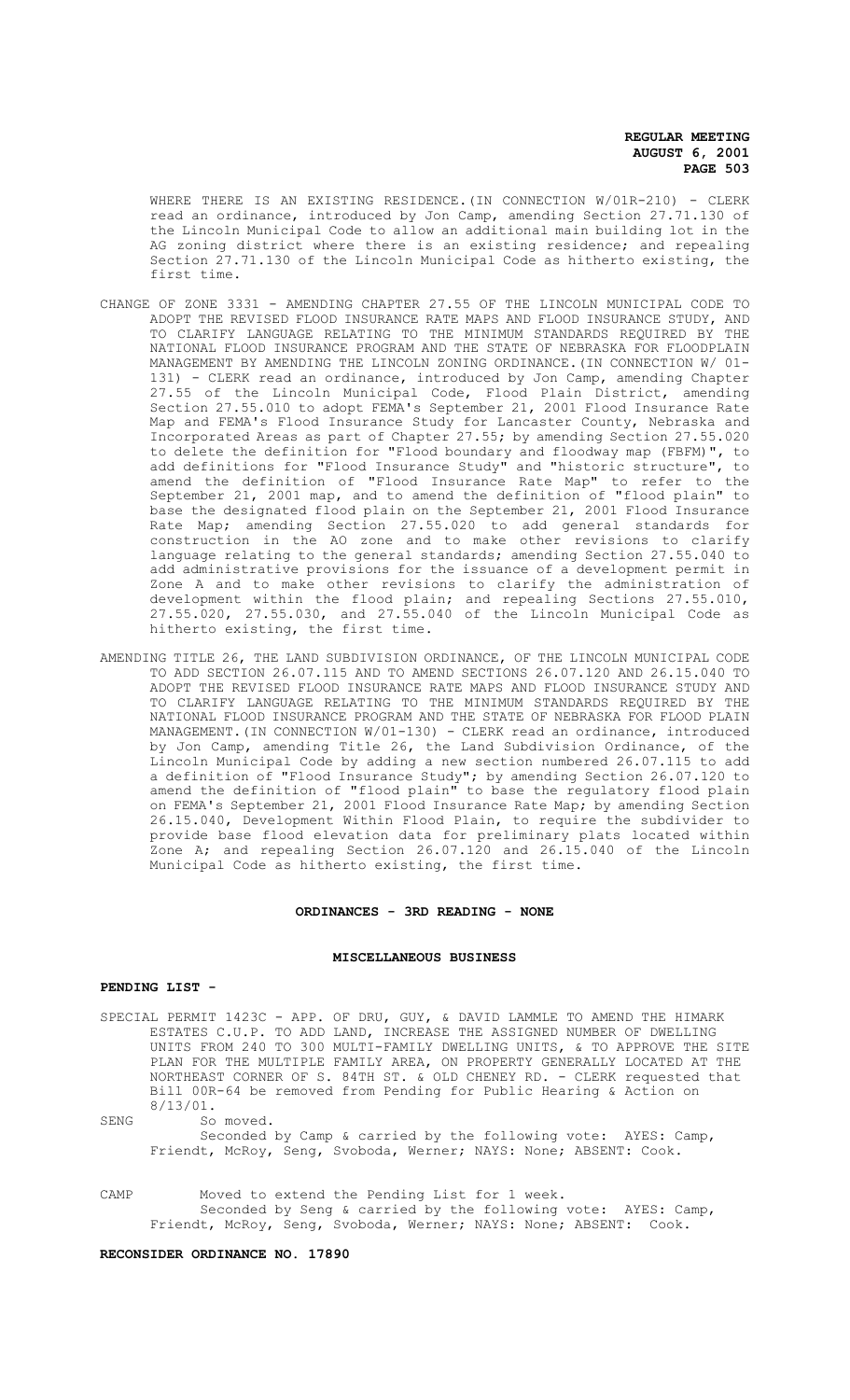- AMENDING CHAPTERS 5.34 AND 5.42 OF THE LINCOLN MUNICIPAL CODE RELATING TO PAWNBROKERS AND SECONDHAND JEWELRY AND WATCH DEALERS TO REQUIRE PAWNBROKER FORMS TO BE TYPEWRITTEN OR MACHINE PRINTED AND TO REQUIRE RECORDING OF SPECIFIC IDENTIFYING MARKS; TO ADD PAWNBROKER EMPLOYEE TO THOSE REQUIRED TO SUBMIT DAILY REPORTS TO THE CHIEF OF POLICE; TO REQUIRE SECONDHAND JEWELRY AND WATCH DEALER FORMS TO BE TYPEWRITTEN OR MACHINE PRINTED; TO CHANGE "RECORD OF TRANSACTIONS" TO "FORM FOR EACH TRANSACTION"; TO EXTEND THE TIME OF RETENTION OF SECONDHAND JEWELRY OR SECONDHAND WATCHES PURCHASED BY A DEALER FROM 72 HOURS TO 14 DAYS; AND TO MAKE REQUIREMENTS FOR PURCHASING SECONDHAND JEWELRY CONSISTENT WITH REQUIREMENTS FOR PAWNING GOODS - CLERK requested Bill No. 01-112, Ordinance #17890, to be reconsidered to have Public Hearing on 8/20/01.
- CAMP So moved. Seconded by Seng & **LOST** by the following vote: AYES: McRoy, Seng; NAYS: Camp, Friendt, Svoboda, Werner; ABSENT: Cook.

## **UPCOMING RESOLUTIONS**

CAMP Moved to approve the resolutions to have Public Hearing on August 13, 2001.

Seconded by Seng & carried by the following vote: AYES: Camp, Friendt, McRoy, Seng, Svoboda, Werner; NAYS: None; ABSENT: Cook.

CAMP Moved to adjourn the City Council Meeting of August 6, 2001. Seconded by Seng & carried by the following vote: AYES: Camp, Friendt, McRoy, Seng, Svoboda, Werner; NAYS: None; ABSENT: Cook. So ordered.

# **ADJOURNED 8:13 P.M. RECONVENED 8:38 P.M.**

# **ONE & SIX YEAR STREETS & HIGHWAY PROGRAM**

Chairperson McRoy opened the Public Hearing on the One & Six Year Streets & Highway Program.

Roger Figard, Public Works & Utilities Dept.: Annually the City receives approximately \$12,000,000 of State Highway User Funds that are<br>supplemented by an estimated \$4,000,000 of Federal Highway Funds. These supplemented by an estimated  $$4,000,000$  of Federal Highway Funds. funds along with the Wheel Tax Funds pay for the City's Street Improvement Program. The One and Six Year Program that we're talking about tonight to make sure that no one is confused is the same program that is published in the City's Capitol Improvement Program book and is represented on pages 69 - 103 of this book. There isn't anything unusual or different being presented than what has gone through the Planning Commission and has been presented to date. So, for those folks that are interested it is in that book. The One Year Program lists projects that are proposed, again, for final design right of way acquisition, construction or study during the fiscal year 2001-2002. For folks that might be listening or watching that saw or feel that a project that they believe, such as the South 84th Street, fall off the list and not show up on the list I would remind folks this is a funding document not necessarily a construction document. The next piece south of 84th Street was funded last year and will be moved ahead and will go to final construction, but, so it hasn't been dropped or taken off. would just, again, remind people for purposes of budgeting this program is a funding document not a construction document. Primary projects listed in the first year are O Street - 52nd St. to Wedgewood Dr. which also includes 66th St. from O to Q and 56th and the Cotner Blvd. between Randolph and R St. It includes Pioneers Blvd. from a quarter mile east of 70th St. to a quarter of a mile west of 84th St. It includes as a continuation of 84th St. from a quarter mile south of Pioneers Blvd. to a quarter mile south of Old Cheney Rd. and also a piece of Old Cheney Rd. from a quarter mile west to a quarter mile east of 84th St. The program also provides continued funding for the Antelope Valley Project Phase I Projects which includes the east-west & north-south roadways, channel bridges and other related community revitalization projects. The One Year Program also includes new and ongoing studies. Two of note certainly are the continued dollars available for a south & east beltway study and finishing the environmental document. The other is a study corridor called 70th St. & 84th St. It really studies, that includes 70th & 84th St. from Cornhusker Highway to O St. & the arterial cross streets at Havelock Ave., Adams St. Leighton Ave., Holdrege St., Vine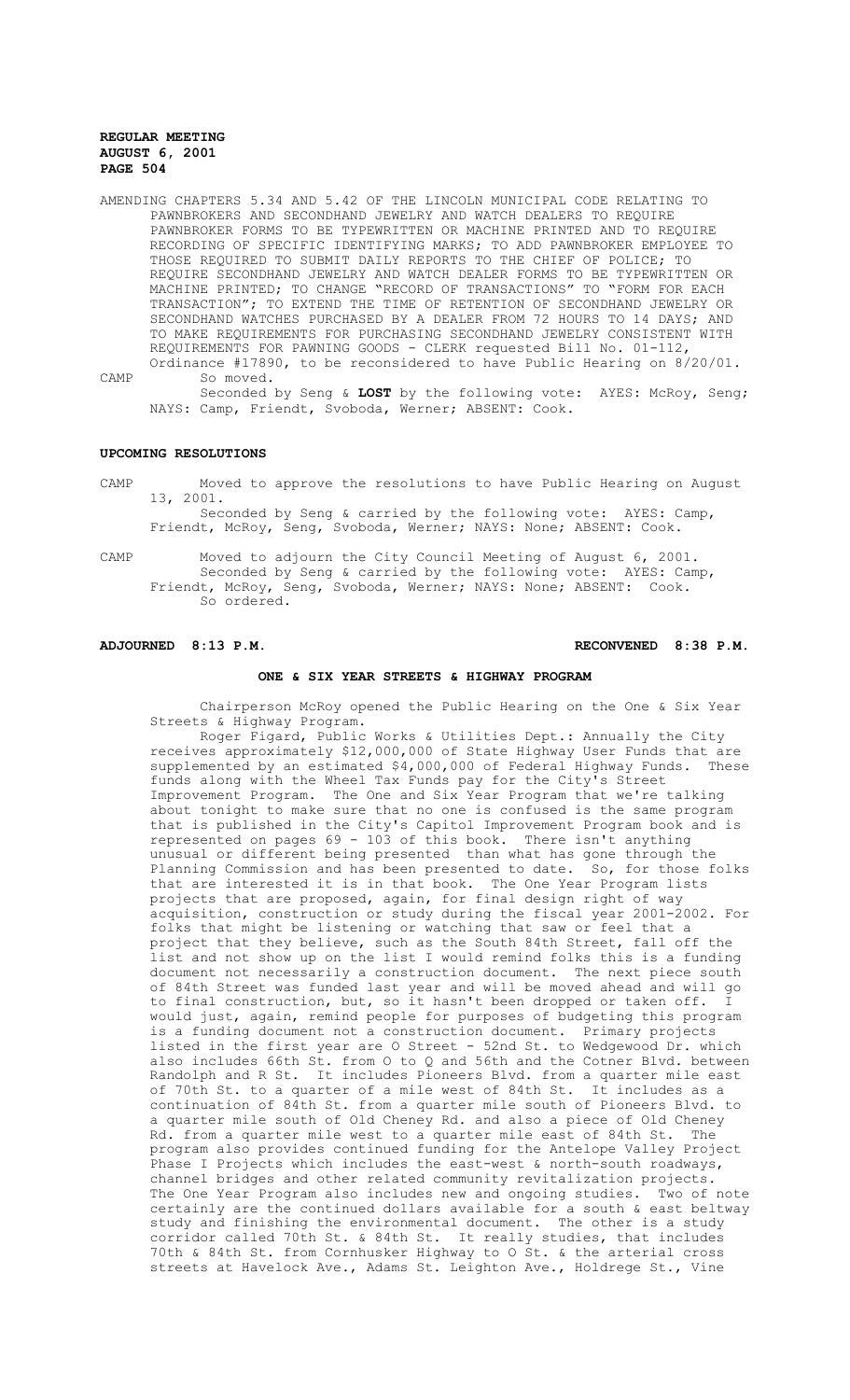and O St. We would anticipate that work being incorporated or as a minimum coordinated with the update of the Long Range Transportation Plan as part of the Comprehensive Planning process this year. Other major components that we don't want to take lightly that are listed in the One Year Program continue to include arterial and residential rehabilitation and intersection improvement projects. This years proposed program has over \$5,000,000 in that category which will continue to allow doing the 100 blocks of residential rehabilitation and other arterial resurfacing. Includes activities and dollars for repaving and paving districts, preliminary engineering and studies, upgrades within the built environment. It includes such things as traffic calming. Currently, we're working on a traffic diverter at 29th & N Street to assist in that activity. It includes money for emergency and safety projects such as the improvements going on at 56th & Vine St., and also, the proposed roundabout at 33rd and Sheridan. It also has dollars for traffic optimization management and the continuation of the growth of ITS, Intelligent Transportation System. For those that have noticed we did have new signs out on 84th St. north of A and south of A. That's the type of technology that can be bought with variable message signs to better warn the traveling public of changes in construction. There are dollars continued to do landscaping with street improvement projects and bikeways and trails in connection with street improvement projects. The 2nd through the 6th year of the program which are fiscal years 2003-2007 identify those projects which are in some phase of development or will enter the street planning process. These projects include continued funding and sources for the south and east beltway. Pine Lake Road from 40th to 56th Street. Continued resources to finish the construction effort on O Street that I previously mentioned. Dollars to continue on Antelope Valley Phase I Projects, and 84th Street from a quarter mile south of Old Cheney to a quarter mile south of Highway 2 and then 84th Street east and west of Pine Lake Road. includes the construction from Pioneers Blvd. between 70th and 84th Street. Old Cheney Road from just east of 70th to just west of 84th Street. It includes 14th Street, Old Cheney Road to a quarter mile north of Pine Lake Road. It also includes finishing the study and making recommendations in working with the community on proposed improvements, if possible, at the 14th and Old Cheney and Warlick Blvd. intersections. Quotes dollars for 56th Street from Old Cheney Road to a quarter mile south of Pine Lake Road. Pine Lake Road from 56th Street to Highway 2. Fletcher Avenue from Highway 6 to a quarter mile east of 84th. Includes dollars for the conversion of Capital Parkway West and Highway 77 to a grate separated interchange. Pine Lake Road from 84th Street to a quarter mile east of 98th Street. And also, 10th Street from Sun Valley Blvd. to South Military Road. 27th Street from a quarter mile south of Pine Lake Road to Yankee Hill Road, and also, a piece of Vine Street from 21st to 26th Street. This One and Six Year Program and the Highway CIP and TIP Programs was presented on May 9th and approved by the Planning Commission. We do believe that this program that's been proposed by the Mayor and by the City Council represents a continued firm commitment by Public Works & Utilities to do those projects and take of those activities within the built environment<br>and also the growing edge. That would conclude Public Works That would conclude Public Works presentation.

Jon Camp, Council Member, asked if it is now the policy to acquire all of the right-of-way before starting the construction. Mr. Figard, stated that is correct. This tends to slow construction down.

Mr. Camp, asked if there was anything that City Council can do to help assist in making the process flow more smoothly.

Mr. Figard, stated that they are short staffed and budget support for the provided positions in Public Works budget can help that. You can only manage so many projects. Council can encourage people to work with them and sign those right-of-ways.

Glenn Friendt, Council Member, asked why didn't the City get the right-of-way on that piece of road when it was platted or annexed.

Mr. Figard, stated that it takes more than a 100' of right-of-way for more trees and wider space and trails and sidewalks that aren't right on the curb. The 100' was originally platted with the County, but the other part as many of the subdivisions have come in and weren' necessarily graded to match an urban profile that is now being built. Streets have to be regraded and this is getting into people's backyards. Then permanent or temporary easements are needed & this can be as time consuming as buying the right-of-way from them.

Annette McRoy, Chairperson, read a statement.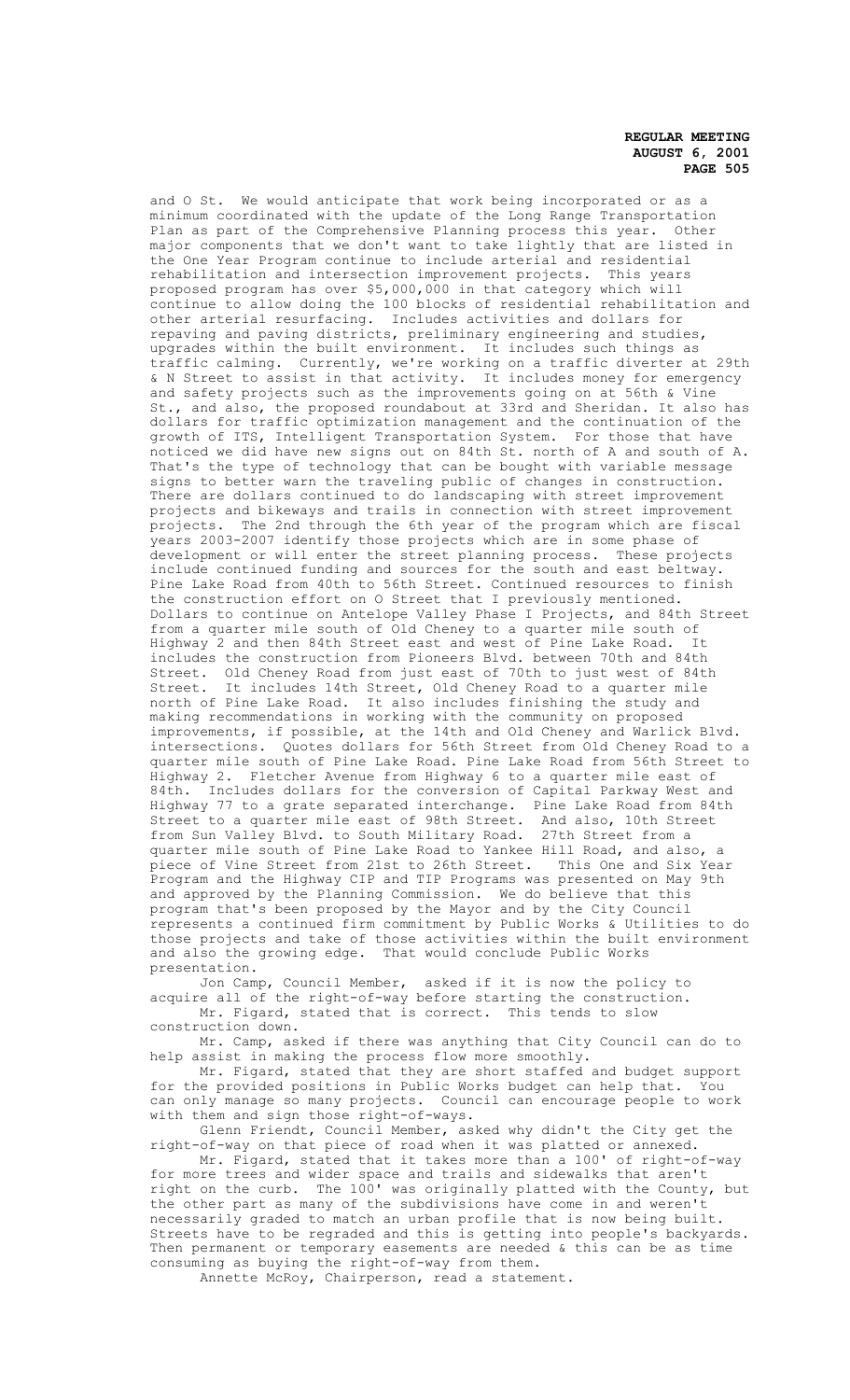Harlan Layton, 740 Skyway Rd., came forward with suggestions to eliminate all at grade crossings, put in an overpass over the railroad tracks on 70th Street, close Old Cheney west of Warlick Blvd., turn Warlick east into Old Cheney over to 14th Street, eliminate Warlick going north of Old Cheney, & make 14th St. & Old Cheney a 90% interchange with right & left turns. Anybody that's going west on Old Cheney would go down Warlick Blvd. or over to the Highway 77 bypass & use the light there & you don't need a light on the bypass & Old Cheney Rd.

Ed Patterson, 2108 Q Street, requested information about the cost of the overpass that has a separated grade on Capital Parkway.

Roger Figard, responded that it will be a coordinated project between the Nebraska Department of Roads and the City of Lincoln. He did not have any figures at this time, but 20% of the budgeted amount will be paid by the City.

Glen Cekal, 1420 C Street, commented that the intersection at 9th & 10th Street & Van Dorn needs to be improved due to the increased traffic.

Roger Figard responded that part of that property is park property & there were severe restrictions as to what they could build in there. If the South Beltway is approved that will take about 90% of the truck traffic away from this area.

Maijas Burdic, 2005 L Street, stated she believed by increasing the convenience, affordability & visibility of the bus service would save money in the area of Public Works because the city is growing & that means more cars. This in turn means more wear & tear on the roads & less parking. Discussion followed.

 Mike Stroup, 6921 Orchard, expressed his concern with the dangerous intersection at 70th and Cornhusker Highway. Discussion followed.

# **ADJOURNED 9:15 P.M. RECONVENED 9:16 P.M.**

# **2001 - 2002 MAYOR'S RECOMMENDED ANNUAL OPERATING BUDGET & CAPITOL IMPROVEMENT PROGRAM 2001-2007**

City Clerk: As part of the Mayor's proposed budget, the budget also proposes to take the following action allowed by LB 989 as passed by the 1998 Nebraska State Legislature. 1. The Mayor's Recommended Budget anticipates the use of allowable growth in the tax base above the 2.5% already provided by LB 989 for improvements to real property as a result of new construction, additions to existing buildings, any improvements to real property which increase the value of such property, and any increase in valuation due to annexation, and any personal property valuation over the prior year. This increase is estimated at 3.87% pending certification of final valuations from the County Assessor's Office. It is the City's intention to utilize the final percentage increase in growth, as provided by the certified final valuations, to increase the restricted funds base and to utilize various other lid exemptions provided in LB 989. 2. The City intends to carryover all unused restricted fund authority from prior and current fiscal years as well as any unused restricted fund authority from the 2001-02 Budget to future fiscal years. This unused restricted fund authority is estimated at up to \$13,000,000 but depends upon final completion of lid documents to be filed with the State Auditor's Office. It is the City's intention to carry over all unused restricted funds authority as determined by final completion of the forms.

# **STARTRAN**

Janet E. Doulas, 210 Bruce Dr., came forward to request; 1. Keep the night handivan, 2. Keep Midtown #18, 3. Make every route run the entire route every day, 4. Advertise the bus system,  $\overline{5}$ . Don't balance the budget on the bus department.

Cy Miller, 3311 S. 54th St., requested better bus routes. Bill Crawford, 105 N. 8th St., stated he felt there is no reason any citizen should have to wait 1 hour 5 minutes & he asked if there was another way other than that tax levy, such as a grant, would the City Council propose that as opposed to raising the taxes. Ms. McRoy stated that StarTran uses a number of Federal funds.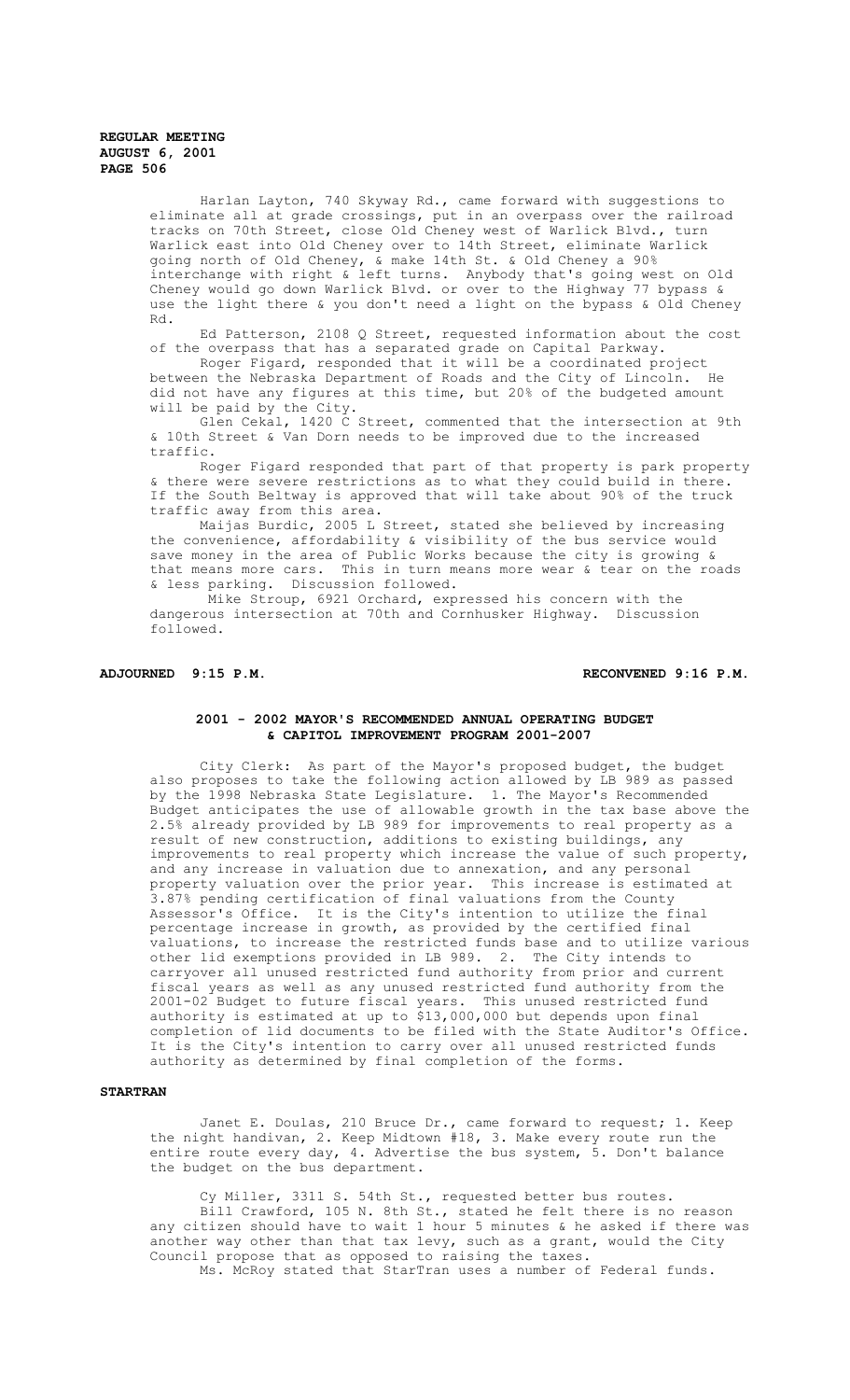Discussion followed. Glen Cekal, 1420 C Street, felt that if the City can have all the hiking & biking trails it seems their should be a fairly decent bus service. Another way to raise money would be to tax the duplex & single family rental properties.

Lisa Blakey, stated that a better bus system would improve ridership and feels that DUI's would decrease if the bus service ran until 2:00 a.m.

Joy Patton, 6320 Madison Avenue, member of the StarTran Advisory Board, recommended adjustments of the StarTran fare structure submitted. Discussion followed.

Pam Mikkleson, driver of the ATU, proposed new bus routes. Discussion followed.

Toni Burress, bus driver, expressed her concern about the handivan service, Lux Middle School route & the Midtown route proposed to be eliminated.

Lois Newman, regular bus rider, suggested that the Mayor cut his budget & save the bus routes.

Bernice Thompson, stated she was dependent upon the handivan. Discussion followed.

Bob Valentine, 2660 Park Avenue, expressed his opinion about Mayor Wesely & his budget.

Delores Cole, addressed the proposed cuts to the StarTran & Aging budget. She suggested banning the StarTran Advisory Committee because not one of them rides the bus or at least put people on the committee that actually rides the bus. Discussion followed.

Cathy Johnston, stated she needs the Midtown bus to get to her doctor at  $70th$  & Pioneer, especially in the winter and that increasing the bus fare would be a burden on many.

Paul Moore, 3900 Prescott Avenue, stated he needs the handivan to get where he needs to go & asked them not to eliminate it.

Laura Moore, 3900 Prescott Avenue, requested the handivan not be eliminated & to change the hours that the bus runs.

Ruth Jensen, South 17th, suggested that if the fares were lowered maybe there would be more ridership or give incentives to ride the bus.

# **TOOK BREAK 10:50 P.M. RESUMED 11:00 P.M.**

## **GENERAL COMMENTS**

Lisa Blakey, stated she felt the suggested budget cuts were a scare tactic if the occupation tax isn't passed.

Dan Alberts, Director of Budget Monitoring Committee of Independent Business Association, gave his business perspective of the budget. Discussion followed.

Ed Patterson, 2108 Q Street, stated there's a problem not only with physical sprawl in Lincoln, but sprawl in spending of government sponsored programs.

Danny Walker, 427 E St., asked if the budget cuts are a repercussion from the \$10,000,000 for the baseball park. He suggested the procedure on the budget needs to be looked at.

Bob Valentine, 2660 Park Avenue, stated that our country is coming onto hard times & this isn't the time to increase the budget. Mike Stroup, 6921 Orchard, encouraged the City Council to

prioritize and to be fiscally responsible.

# **CITY COUNCIL**

Janet Doulas, 210 Bruce Dr., expressed her disgust that Jonathan Cook is on vacation at the time of the Budget Hearing. Bob Valentine, 2660 Park Avenue, approves the discretionary funds proposed in the City Council budget for research capability to handle the complex problems of the City. Mike Stroup, 6921 Orchard, supports the \$10,000 discretionary

funds for each City Council Member.

# **FINANCE**

Danny Walker, 427 E St., commented on the emergency communication system & Pershing Auditorium.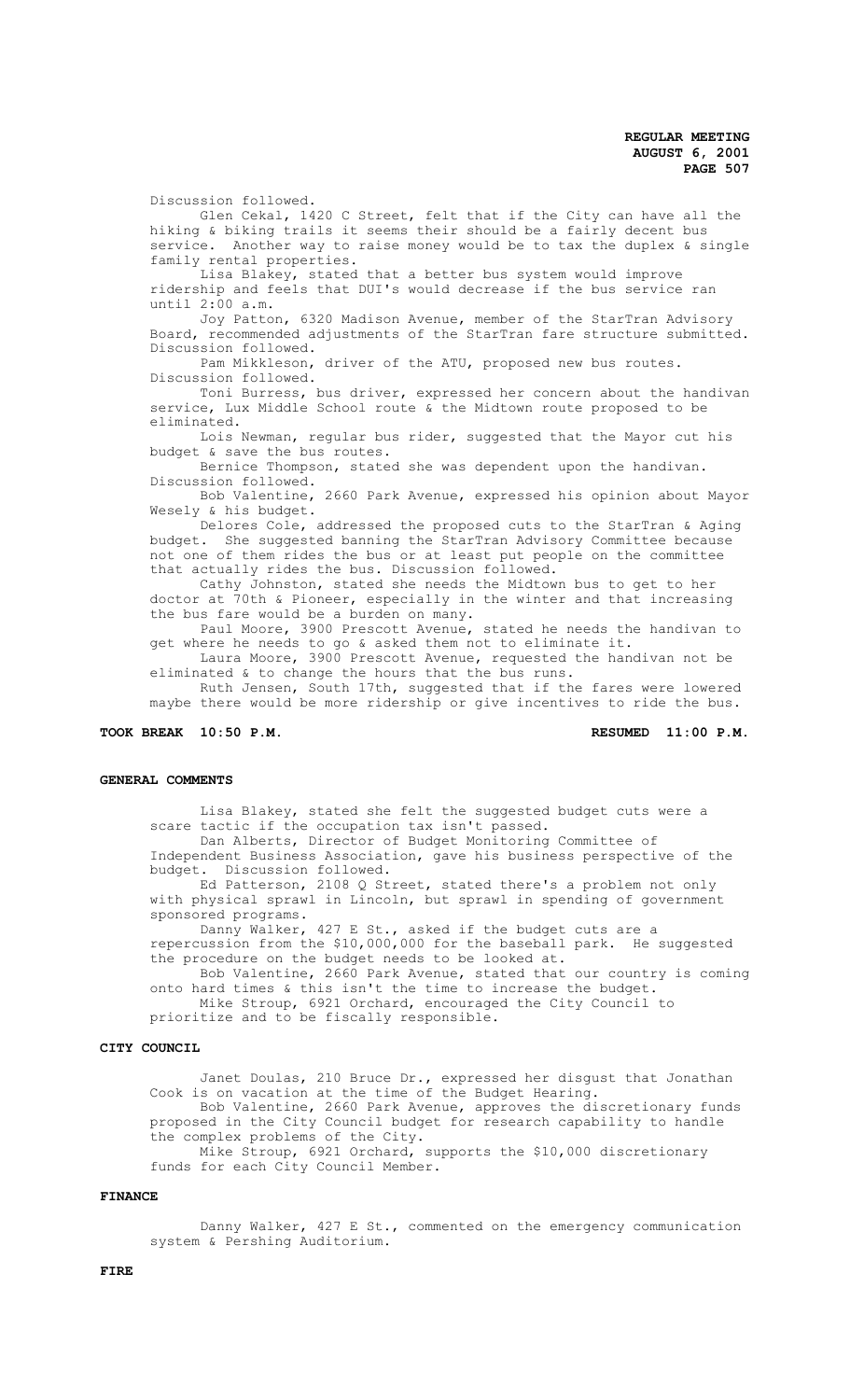Jeff Gottbrecht, 5901 Earl Drive, President of Firefighters Assn., requested that money for the Automatic Vehicle Locators not be cut from the CIP. Discussion followed. Bob Valentine, 2660 Park Avenue, commented on the ambulance problems. Mike Stroup, 6921 Orchard, asked that the AVL systems not be in the budget for 2001-2002 due to budgetary constraints. Marcy Gale, 2109 Q Street, a graduate student, studied the AVL system and considers the benefits to be fleet management practices, more efficient dispatch & automation of dispatch processes. Discussion followed. Danny Walker, 427 E St., disagreed with the suggestion of pulling the paramedic off the apparatus & placing them on the ambulance. Discussion followed.

## **LIBRARY**

Curt Donaldson, 2860 R Street, was in favor of raising the occupational tax to support marginal or new services in the Library & Parks. He supports the whole package.

#### **MAYOR**

Bob Valentine, 2660 Park Avenue, stated he felt that the position of Affirmative Action Officer & the Women's Commission are unnecessary due to other programs offering the same services.

## **MISCELLANEOUS BUDGETS**

Ken Svoboda, Council Member, handed out a list of items he felt could be eliminated from the budget totaling \$219,500.00. Mike Stroup, 6921 Orchard, stated he agreed with Councilman Svoboda's suggestions.

# **PARKS & RECREATION**

Danny Walker, 427 E St., stated that Park Middle School has a complete recreation center and would not have needed the F Street Recreation Center. Discussion followed

Mr. Camp, asked Lynn Johnson, Parks & Recreation, as to his flexibility to work with the Council to help them to save tens or maybe hundreds of thousands of savings that will help them prioritize & avoid tax increases.

Lynn Johnson, Parks & Recreation, stated he felt that he could and offered a couple of suggestions, but is concerned about getting behind. He also stated he was not aware of the Parks Middle School Recreation Center.

# **PERSONNEL**

Jon Camp, Council Member, questioned Georgia Glass, Personnel Director, about paper items that could be cut from the budget.

# **PLANNING**

Glenn Friendt, Council Member, expressed a concern that this department was not showing an increase with all the projects that are underway and the way the city is growing. He asked if all that needs to be done can be done with the staff currently.

Kathleen Sellman, Planning Department Director, stated they could continue to do what they've been doing, but could not absorb any increases in the work load. Interns through the University are used to do the leg work for getting information for the Council & other projects. The University shares the cost.

Danny Walker, 427 E St., suggested that the \$280,000 to \$300,000 spent on the Chamber of Commerce to help manage development in the City of Lincoln be used for the Planning Department.

## **POLICE**

Mr. Camp, asked Chief Casady if he had other places to cut his budget to keep the three officers subjected to being cut if the